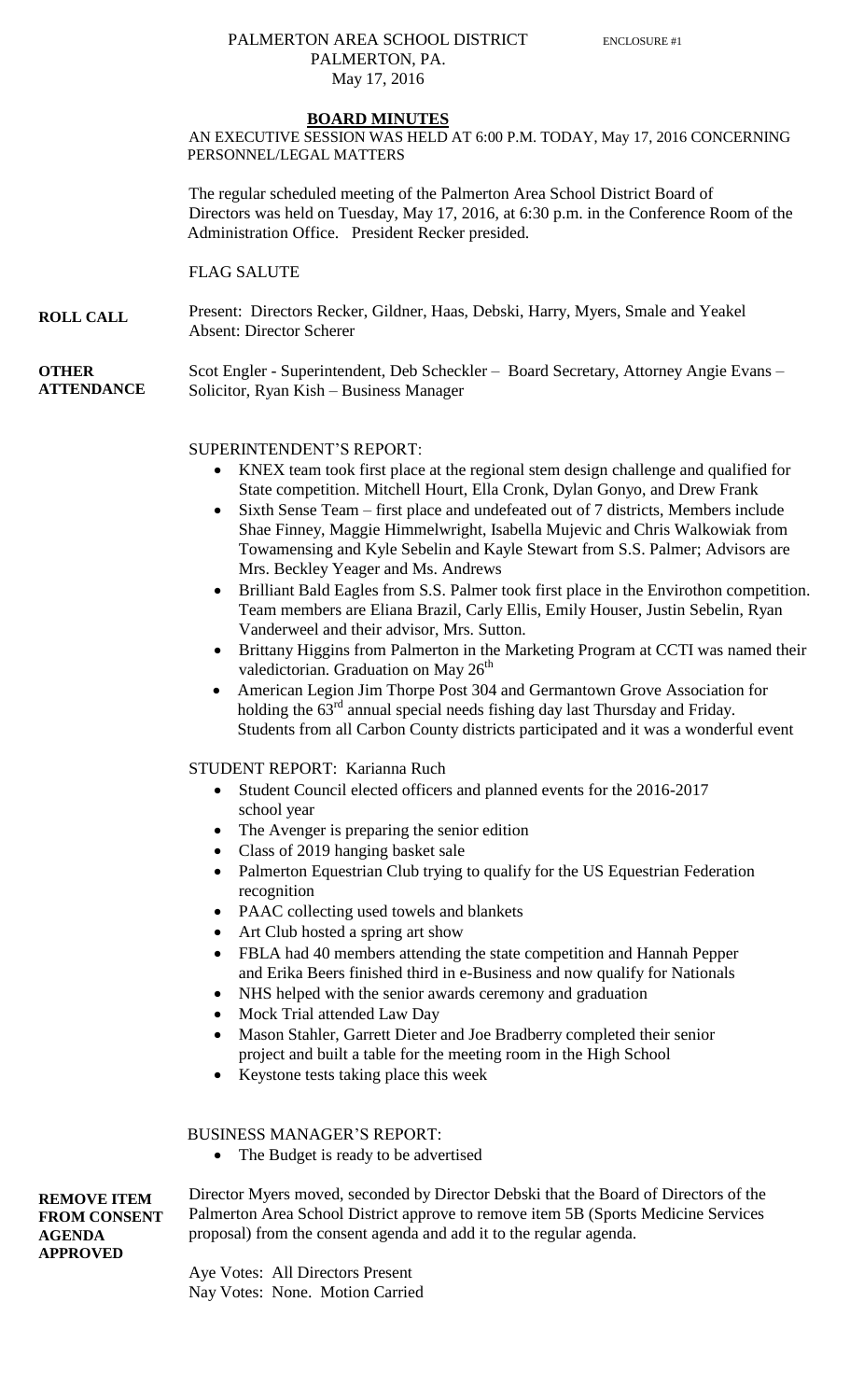## May 17, 2016

| <b>CONSENT</b><br><b>AGENDA</b><br><b>APPROVED</b>    | Director Debski moved, seconded by Director Smale that the Board of Directors of the<br>Palmerton Area School District approve the following consent agenda.                                        |                                                                                                                                                                              |                                                                                                                                                                  |  |
|-------------------------------------------------------|-----------------------------------------------------------------------------------------------------------------------------------------------------------------------------------------------------|------------------------------------------------------------------------------------------------------------------------------------------------------------------------------|------------------------------------------------------------------------------------------------------------------------------------------------------------------|--|
|                                                       | Aye Votes: All Directors Present<br>Nay Votes: None. Motion Carried                                                                                                                                 |                                                                                                                                                                              |                                                                                                                                                                  |  |
|                                                       |                                                                                                                                                                                                     | <b>Consent Agenda</b>                                                                                                                                                        |                                                                                                                                                                  |  |
| <b>MINUTES</b>                                        | Approve the minutes from the April 19, 2016 meeting.<br>(attachment on file)                                                                                                                        |                                                                                                                                                                              |                                                                                                                                                                  |  |
| <b>FINANCIAL</b><br><b>REPORTS</b>                    | Approve the financial reports listed below:<br>TREASURER'S REPORTS (attachment on file)<br>$\bullet$<br><b>ACCOUNTS PAYABLE</b><br>$\bullet$<br><b>BUDGET TRANSFERS</b><br><b>GRANTS</b><br>٠       | (attachment on file)<br>(attachment on file)<br>(attachment on file)                                                                                                         |                                                                                                                                                                  |  |
| <b>FOOD SERVICE</b><br><b>RENEWAL</b>                 | Approve the food service contract renewal with Metz Culinary for the 2016-2017 school<br>year. (attachment on file)                                                                                 |                                                                                                                                                                              |                                                                                                                                                                  |  |
| <b>ESY PROGRAM</b><br><b>POSITIONS</b>                | Approve the following staff for the ESY Program which will run from July 5 to July 28 <sup>th</sup> ,<br>2016, Monday-Thursday from 8:30 a.m. - 12:30 p.m.:                                         |                                                                                                                                                                              |                                                                                                                                                                  |  |
|                                                       | Tammy Hoffman, Speech Teacher - \$30.00/hour<br>$\bullet$                                                                                                                                           |                                                                                                                                                                              |                                                                                                                                                                  |  |
| <b>EXTRA</b><br><b>CURRICULAR</b><br><b>POSITIONS</b> | Approve the following extra-curricular 2016-2017 positions:<br>Trevor Sherman<br>Kelsey Kralik<br><b>Anthony Thomas</b><br>Alex Knoll<br><b>Head Tennis Coach</b><br>Donald Szena<br>Kathryn McKeon | <b>Assistant Boys' Soccer Coach</b><br>Volunteer Girls' Soccer Coach<br>Assistant Boy's Basketball Coach<br><b>Volunteer Band Parent</b><br>Junior High Cheerleading Advisor | $\frac{1}{2}$ salary pending negotiations<br>Volunteer<br>Salary pending negotiations<br>Salary pending negotiations<br>Volunteer<br>Salary pending negotiations |  |
| <b>INDEPENDENT</b><br><b>CONTRACTOR</b>               | Approve to contract with Art Feinberg as an independent contractor, school psychologist, as<br>needed, not to exceed 120 days, for the 2016-2017 school year, at the rate of \$400/day.             |                                                                                                                                                                              |                                                                                                                                                                  |  |
| <b>TUITION RE-</b><br><b>IMBURSEMENT</b>              | Approve the attached tuition reimbursement.                                                                                                                                                         |                                                                                                                                                                              |                                                                                                                                                                  |  |
| <b>LEGAL SERVICES</b>                                 | Approve the Legal Services Consultation Agreement with Sweets, Stevens, Katz & Williams<br>LLP for \$7,500 as submitted.                                                                            |                                                                                                                                                                              |                                                                                                                                                                  |  |
| <b>DONATIONS</b>                                      | Accept the donation of golf equipment from John E. Hall to the PASD Golf Team.<br>Golf Coach valued at \$100.00                                                                                     |                                                                                                                                                                              |                                                                                                                                                                  |  |
|                                                       | Accept the donation in the amount of \$300.00 from Aetna Foundation.                                                                                                                                |                                                                                                                                                                              |                                                                                                                                                                  |  |
| <b>SCHOOL</b><br><b>DENTIST</b>                       | Appoint D. Scott Aldinger, D.D.S. as School Dentist for the 2016-2017 school year at the<br>cost of \$850 for services.                                                                             |                                                                                                                                                                              |                                                                                                                                                                  |  |
| <b>2017 PROM</b>                                      | It is recommended that the Board of Directors approve the contract with Historic Hotel<br>Bethlehem for the Class of 2017 prom to be held on May 5, 2017, with a deposit paid on<br>May 11, 2016.   |                                                                                                                                                                              |                                                                                                                                                                  |  |

# **End of Consent Agenda**